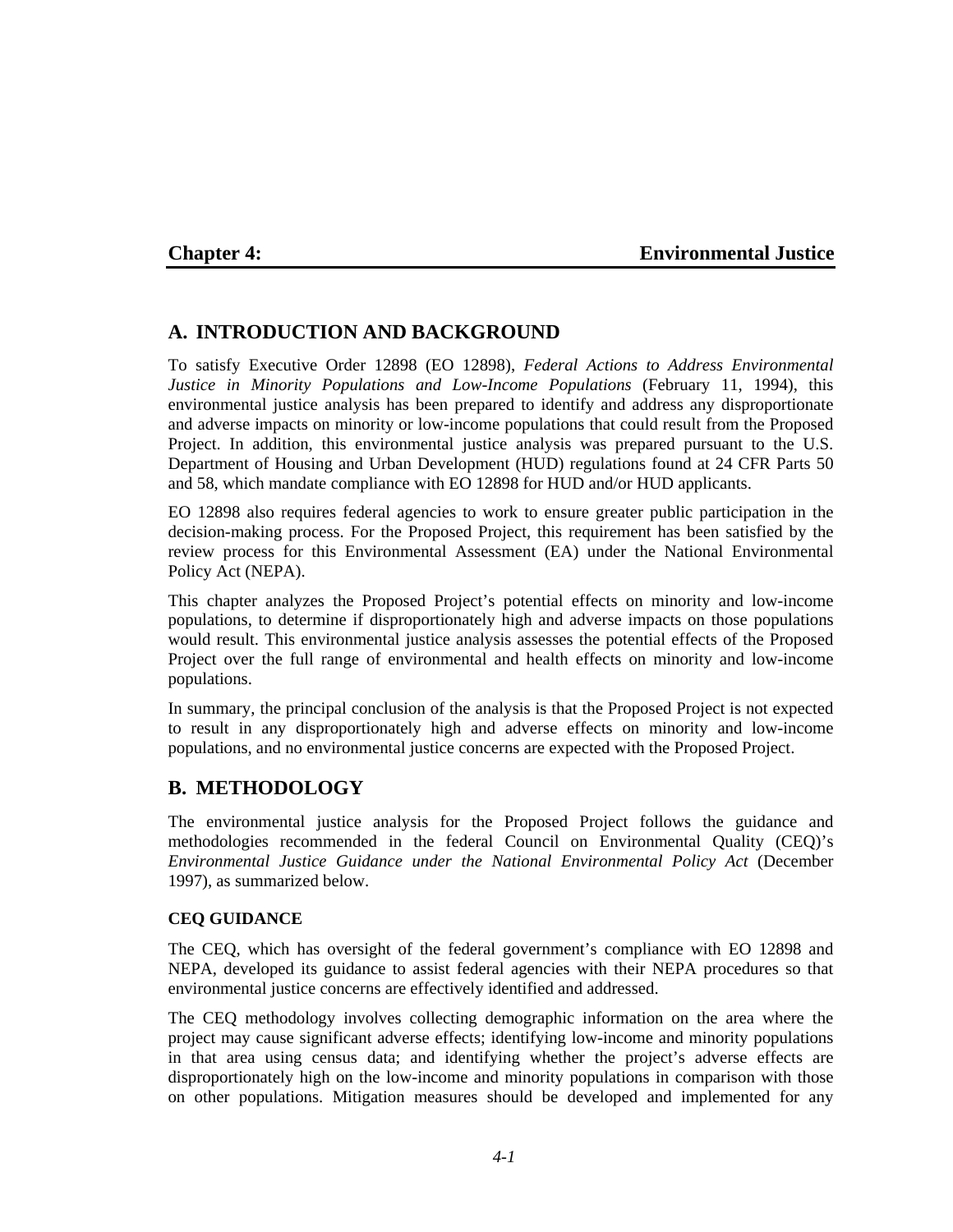#### **Fulton Corridor Revitalization Program**

disproportionately high and adverse effects. Under NEPA, the potential for disproportionately high and adverse effects on minority and/or low-income populations should then be one of the factors the federal agency considers in making its finding on a project and issuing a Finding of No Significant Impact or a Record of Decision.

## **METHODOLOGY USED FOR THIS ASSESSMENT**

The assessment of environmental justice for the Proposed Project was based on CEQ guidance, as described above. It involved four basic steps:

- 1. Identify the area where the project may cause significant and adverse effects (i.e., the study area);
- 2. Compile population and economic characteristics for the study area and identify potential environmental justice areas (i.e., minority or low-income communities);
- 3. Identify the Proposed Project's potential adverse effects on minority and low-income communities; and
- 4. Evaluate the Proposed Project's potential adverse effects on minority and low-income communities relative to its overall effects to determine whether any potential adverse impacts on those communities would be disproportionate.

### *DELINEATION OF STUDY AREA*

The study area for environmental justice encompasses the area most likely to be affected by the Proposed Project and considers the area where potential impacts resulting from construction and operation of the Proposed Project could occur. The study area for environmental justice includes the census block groups that are at least 50 percent within the area of potential effect, which is generally the area within ½ mile of the Proposed Project site, based on the other impact analyses included in this EA. As shown in Figure 4-1, the study area includes 28 census block groups.

### *IDENTIFICATION OF POTENTIAL ENVIRONMENTAL JUSTICE AREAS*

Data on race, ethnicity, and poverty status were gathered from the U.S. Census Bureau's *Census 2000* for the census block groups within the study area, and then aggregated for the study area as a whole. For comparison purposes, data for Manhattan and New York City were also compiled. Based on census data and CEQ guidance (described above), potential environmental justice areas were identified as follows:

- *Minority communities:* CEQ guidance defines minorities to include American Indians or Alaskan Natives, Asian and Pacific Islanders, African Americans or Black persons, and Hispanic persons. This environmental justice analysis also considers minority populations to include persons who identified themselves as being either "some other race" or "two or more races" in the *Census 2000*. Following CEQ guidance, minority communities were identified where the minority population of the affected area exceeds 50 percent.
- *Low-income communities:* The percent of individuals living below the poverty level in each census block group, also available in *Census 2000*, was used to identify low-income populations. Because CEQ guidance does not specify a threshold for identifying low-income communities, all census block groups with a low-income population percentage that is meaningfully greater than in Manhattan—the Proposed Project's primary statistical reference area—were considered low-income communities. In Manhattan, approximately 20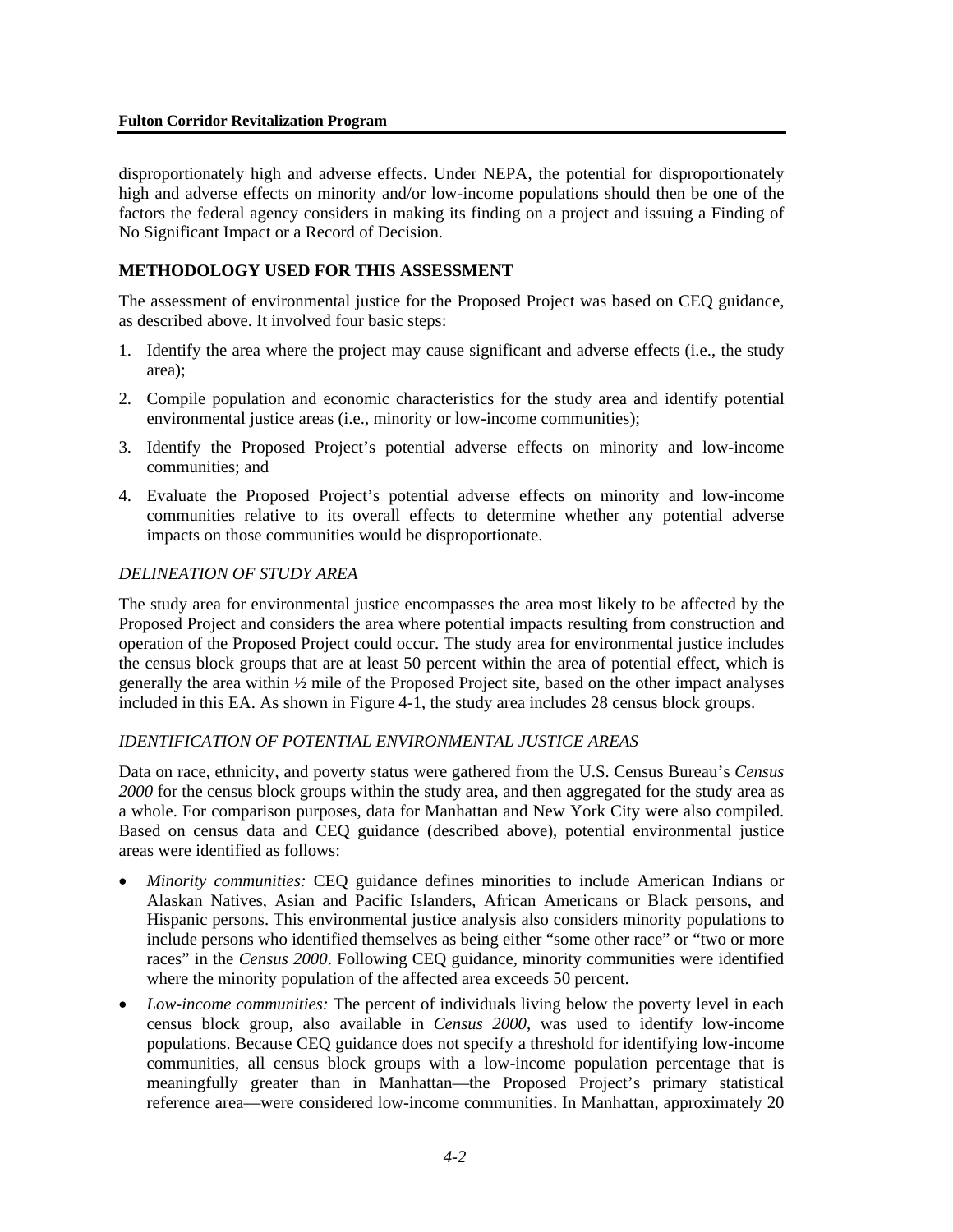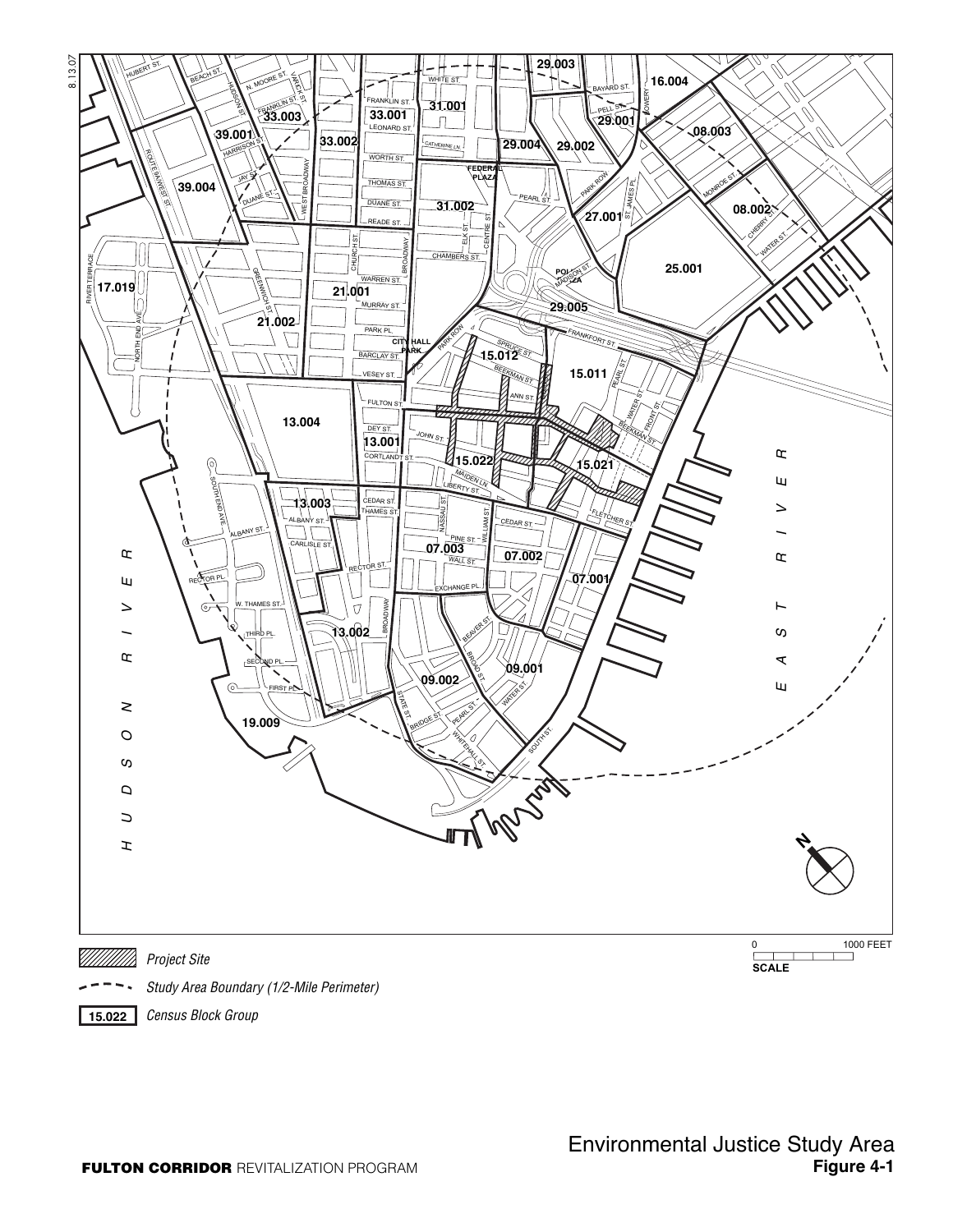percent of the total population is living below the federal poverty threshold, so any block group with a low-income population equal to or greater than 25 percent was considered a low-income community.

## **C. ENVIRONMENTAL JUSTICE POPULATIONS IN THE STUDY AREA**

The environmental justice study area includes 28 census block groups (see Figure 4-1). Table 4- 1 shows population and economic characteristics in terms of race, ethnicity, and poverty status. The study area had a population of approximately 55,000 in 2000, or approximately 3.6 percent of the total population of Manhattan. Approximately 41 percent of the study area's population identified themselves as Caucasian, making up the largest racial or ethnic group. However, approximately 59 percent of the residents of this study area are minority—a substantially larger proportion than in Manhattan (54 percent) but less than the City as a whole (65 percent). Because the study area's total minority percentage exceeds CEQ's 50 percent threshold, the study area as a whole is considered a minority community. Moreover, 14 of the individual block groups in the study area have minority populations that exceed the 50 percent threshold, ranging from 50 percent to 100 percent.

In addition, five of the block groups in the study area have low-income population percentages that are meaningfully greater than in Manhattan and the City as a whole, ranging from 27 percent to 31 percent. Overall, the study area has a low income population of 16 percent; therefore, although individual block groups have greater than 25 percent low-income residents, the study area as a whole is not considered a low-income community.

Minority representation in the study area exceeds the 50 percent minority threshold, and certain block groups in the study area have low-income population exceeding 25 percent. Therefore, the entire study area is considered a potential environmental justice area. Further, more than half of the study area's block groups are considered potential environmental justice communities.

# **D. PUBLIC PARTICIPATION**

EO 12898 requires federal agencies to work to ensure greater public participation in the decision-making process. In addition, CEQ guidance suggests that federal agencies should acknowledge and seek to overcome linguistic, cultural, institutional, geographic, and other barriers to meaningful participation.

The Proposed Project's public outreach and participation component required by EO 12898 has been satisfied by the review process for this EA under NEPA. Under NEPA, federal agencies are required to encourage early and meaningful public participation in the decision-making process. To this end, the Lower Manhattan Development Corporation (LMDC) and the City of New York have held a number of meetings with the local community board, local preservation groups, and other local stakeholder groups. LMDC also published and distributed an early public notice regarding the Proposed Project.

The public will have the opportunity to comment on this EA during the 15-day public review period. LMDC has circulated a notice of the availability of this EA to community groups in the affected area, and will consider any public comments that are received prior to finally approving the Proposed Project.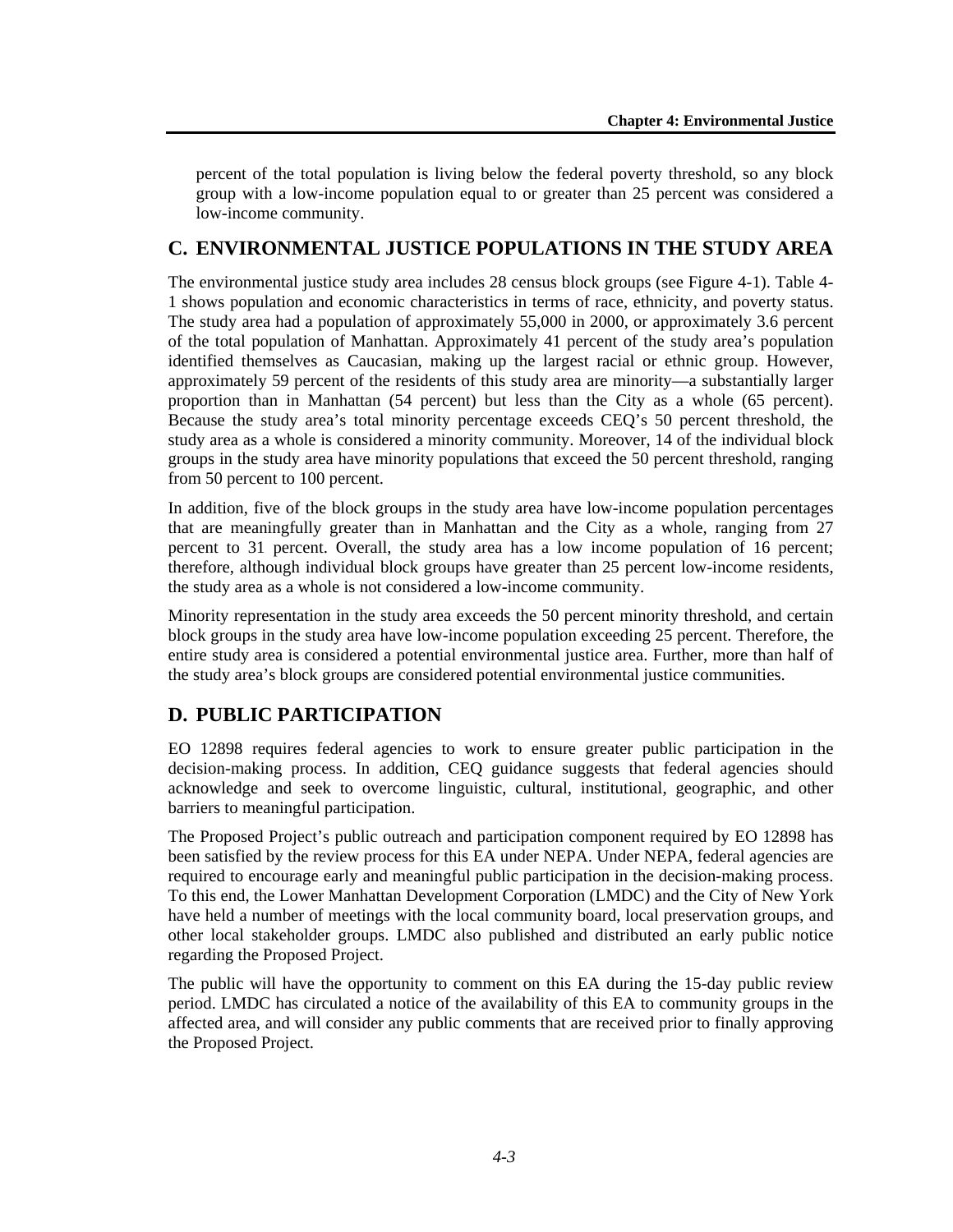| <b>Census</b>      | 2000<br><b>Total</b> | <b>Population by Race and Ethnicity*</b> |     |              |      |                 |      |          |     |           |                  | <b>Total</b> | <b>Percent Poverty</b> |
|--------------------|----------------------|------------------------------------------|-----|--------------|------|-----------------|------|----------|-----|-----------|------------------|--------------|------------------------|
| <b>Block Group</b> |                      | White                                    | %   | <b>Black</b> | $\%$ | Asian           | $\%$ | Other    | %   | Hispanic  | $\%$             | Minority (%) | Level $(\%)^{**}$      |
| 7.002              | 225                  | 135                                      | 60% | 20           | 9%   | 40              | 18%  | 20       | 9%  | 10        | 4%               | 40%          | 9%                     |
| 7.003              | 785                  | 465                                      | 59% | 10           | 1%   | 150             | 19%  | 105      | 13% | 55        | $\overline{7\%}$ | 41%          |                        |
| 8.002              | 3940                 | 1000                                     | 25% | 100          | 3%   | 2525            | 64%  | 95       | 2%  | 220       | 6%               | 75%          |                        |
| 8.003              | 5765                 | 155                                      | 3%  | 0            | 0%   | 5405            | 94%  | 140      | 2%  | 65        | 1%               | 97%          |                        |
| 9.001              | 1160                 | 790                                      | 68% | 40           | 3%   | 125             | 11%  | 120      | 10% | 85        | 7%               | 32%          |                        |
| 9.002              | 70                   | $\overline{35}$                          | 50% | $\Omega$     | 0%   | 25              | 36%  | $\Omega$ | 0%  | 10        | 14%              | 50%          |                        |
| 13.001             | 19                   | 4                                        | 21% | 0            | 0%   | $\mathbf 0$     | 0%   | 15       | 79% | 0         | 0%               | 79%          |                        |
| 13.002             | 1050                 | 805                                      | 77% | 80           | 8%   | 55              | 5%   | 50       | 5%  | 60        | 6%               | 23%          |                        |
| 13.003             | 565                  | 375                                      | 66% | 10           | 2%   | $\overline{25}$ | 4%   | 80       | 14% | 75        | 13%              | 34%          |                        |
| 13.004             | 75                   | $\Omega$                                 | 0%  | 20           | 27%  | 25              | 33%  | 15       | 20% | 15        | 20%              | 100%         |                        |
| 15.011             | 3740                 | 2450                                     | 66% | 235          | 6%   | 760             | 20%  | 65       | 2%  | 230       | 6%               | 34%          | 9%                     |
| 15.012             | 1075                 | 560                                      | 52% | 145          | 13%  | 230             | 21%  | 80       | 7%  | 60        | 6%               | 48%          | 2%                     |
| 15.021             | 2345                 | 1655                                     | 71% | 55           | 2%   | 415             | 18%  | 90       | 4%  | 130       | 6%               | 29%          | 9%                     |
| 15.022             | 1810                 | 1325                                     | 73% | 25           | 1%   | 260             | 14%  | 105      | 6%  | 95        | 5%               | 27%          | 7%                     |
| 21.001             | 1099                 | 815                                      | 74% | 4            | 0%   | 110             | 10%  | 90       | 8%  | 80        | 7%               | 26%          | 5%                     |
| 21.002             | 1595                 | 1180                                     | 74% | 40           | 3%   | 215             | 13%  | 65       | 4%  | 95        | 6%               | 26%          | 2%                     |
| 25.001             | 7380                 | 1045                                     | 14% | 960          | 13%  | 2085            | 28%  | 1125     | 15% | 2165      | 29%              | 86%          | 31%                    |
| 27.001             | 1565                 | 300                                      | 19% | 15           | 1%   | 1180            | 75%  | 45       | 3%  | 25        | 2%               | 81%          | 24%                    |
| 29.001             | 2570                 | 35                                       | 1%  | $\Omega$     | 0%   | 2455            | 96%  | 65       | 3%  | 15        | 1%               | 99%          | 42%                    |
| 29.002             | 1570                 | 175                                      | 11% | 10           | 1%   | 1345            | 86%  | 30       | 2%  | 10        | 1%               | 89%          | 30%                    |
| 29.003             | 1360                 | 35                                       | 3%  | $\Omega$     | 0%   | 1325            | 97%  | $\Omega$ | 0%  | $\Omega$  | 0%               | 97%          | 27%                    |
| 29.004             | 1240                 | 120                                      | 10% | 600          | 48%  | 125             | 10%  | 170      | 14% | 225       | 18%              | 90%          | 4%                     |
| 29.005             | 1435                 | 510                                      | 36% | 385          | 27%  | 35              | 2%   | $\Omega$ | 0%  | 505       | 35%              | 64%          | 0%                     |
| 31.001             | 1685                 | 825                                      | 49% | 85           | 5%   | 315             | 19%  | 370      | 22% | 90        | 5%               | 51%          | 4%                     |
| 31.002             | 115                  | $\Omega$                                 | 0%  | 30           | 26%  | $\Omega$        | 0%   | 40       | 35% | 45        | 39%              | 100%         | 3%                     |
| 33.001             | 1875                 | 1505                                     | 80% | 25           | 1%   | 190             | 10%  | 80       | 4%  | 75        | 4%               | 20%          | 4%                     |
| 33.002             | 649                  | 590                                      | 91% | $\Omega$     | 0%   | 4               | 1%   | 40       | 6%  | 15        | 2%               | 9%           | 1%                     |
| 317.019            | 8400                 | 6000                                     | 71% | 225          | 3%   | 1390            | 17%  | 370      | 4%  | 415       | 5%               | 29%          | 5%                     |
| Study Area         | 55,162               | 22,889                                   | 41% | 3,119        | 6%   | 20,814          | 38%  | 3,470    | 6%  | 4,870     | 9%               | 59%          | 16%                    |
| Manhattan          | 1,537,195            | 703,873                                  | 46  | 234,698      | 15   | 143,291         | 9    | 37,517   | 2   | 417,816   | 27               | 54           | $\overline{20}$        |
| New York City      | 8,008,278            | 2,801,267                                | 35  | ,962,154     | 25   | 780,229         | 10   | 304,074  | 4   | 2,160,554 | $\overline{27}$  | 65           | 21                     |

**Table 4-1 Study Area Population and Economic Characteristics**

#### **Notes:**

The racial and ethnic categories provided are further defined as: White (White alone, not Hispanic or Latino); Black (Black or African American alone, not Hispanic or Latino); Asian (Asian alone, not Hispanic or Latino); Other (American Indian and Alaska Native alone, not Hispanic or Latino; Native Hawaiian and Other Pacific Islander alone, not Hispanic or Latino; Some other race alone, not Hispanic or Latino; Two or more races, not Hispanic or Latino); Hispanic or Latino; Persons of Hispanic origin may be of any race).

\*\* Percent of individuals with incomes below established poverty level. The U.S. Census Bureau's established income thresholds for poverty level defines poverty level.<br>\*\*\* Percentages in **hold** were identified as minority

Percentages in **bold** were identified as minority or low-income communities.